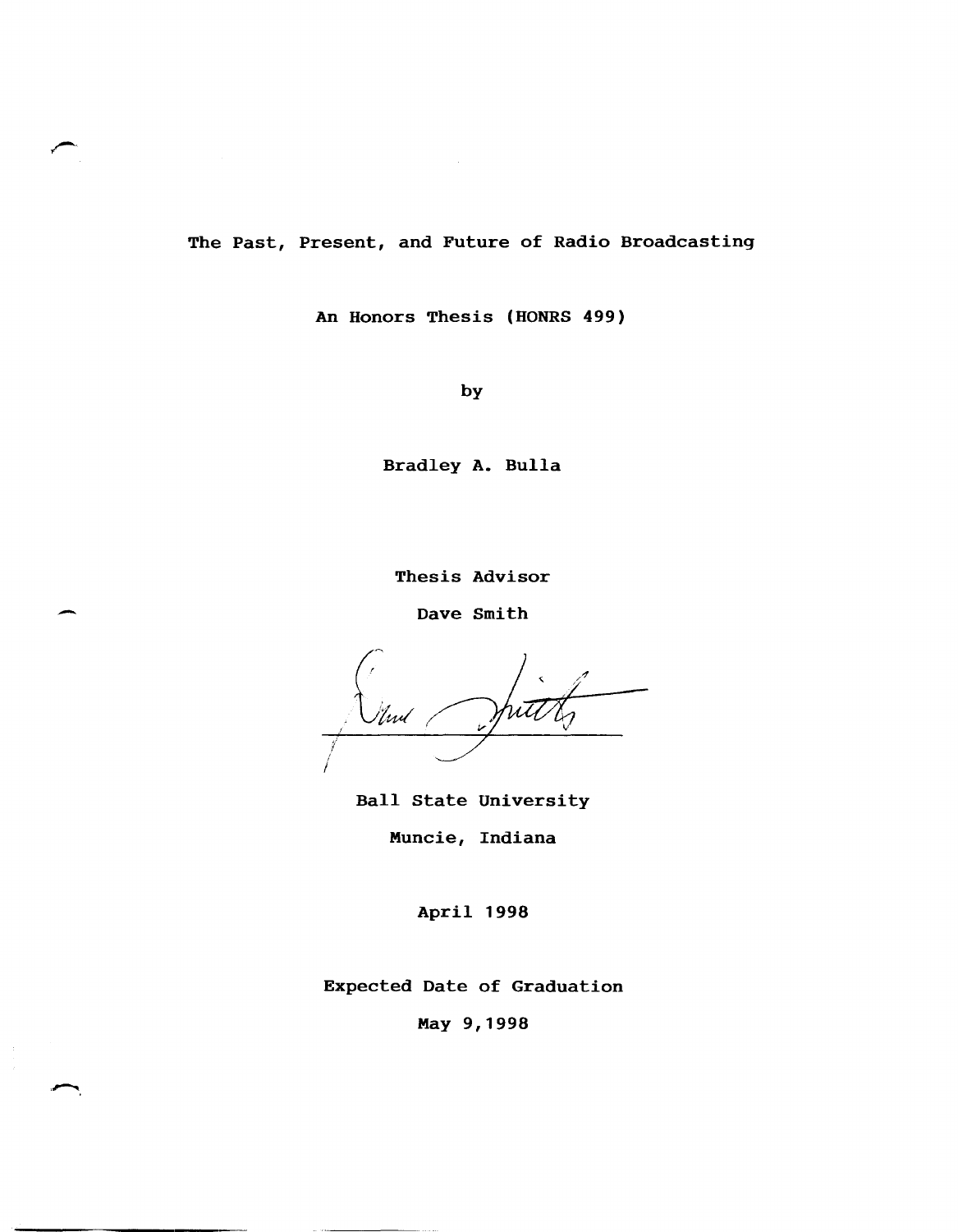*sr*Co11  $The$ si $\simeq$ LD  $7489$ *.2*L/ I *q98*  .8<65

# Purpose of Thesis

 $\overline{\phantom{0}}$ 

-

Radio is one of the world's most important means of communication. Many people accept radio's presence without questioning how it got there. This discussion of the past, present, and future of radio broadcasting is divided into three parts. The first part deals with radio's invention and its most successful years. Part two discusses the downfall of radio due to television and radio's return to success. Part three introduces some possible ideas for the future of radio broadcasting.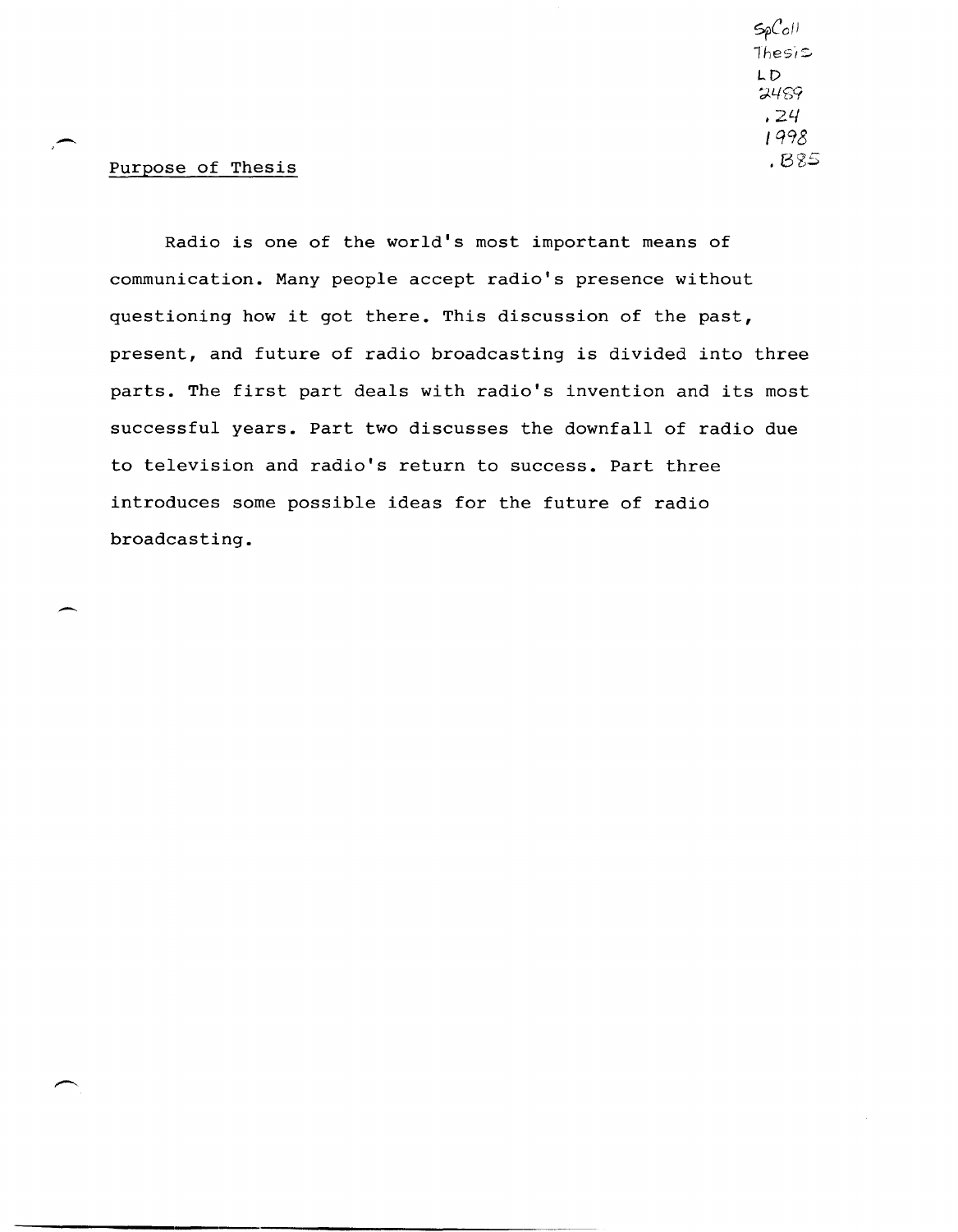Script #1 Time 5:20

# RADIO'S PAST

 $\overline{\phantom{0}}$ 

 $\overline{\phantom{0}}$ 

#### ANNOUNCER

Do you ever wonder how it is possible that you can hear my voice? Radio is one of the world's most popular means of communication. Radio allows people to send words, sounds, music, and other signals over great distances. Radio broadcasting has become one of the biggest uses of radio. Music, sports, news, interviews, and other things are often delivered by radio. Radio can be found at your home, at work, and in your car. Radio has become such and ordinary part of everyone's life that few people stop to question how radio got its place in today's society. Mike Day, the General Manager of WMRI Radio in Marion, has his theory about why radio had become so popular..

#### MIKE DAY

"The easy use of radio. It's always been a vehicle that could be taken anywhere and go anywhere. That's kind of a trite answer but I think that is probably one of the most..one of the main reasons."

#### ANNOUNCER

In this three part series, we will explore the past, present, and future of radio broadcasting. Radio works by turning sounds and signals into electromagnetic waves, or radio waves. These waves travel through air and through objects to a receiver which changes them back into the original sounds. Many people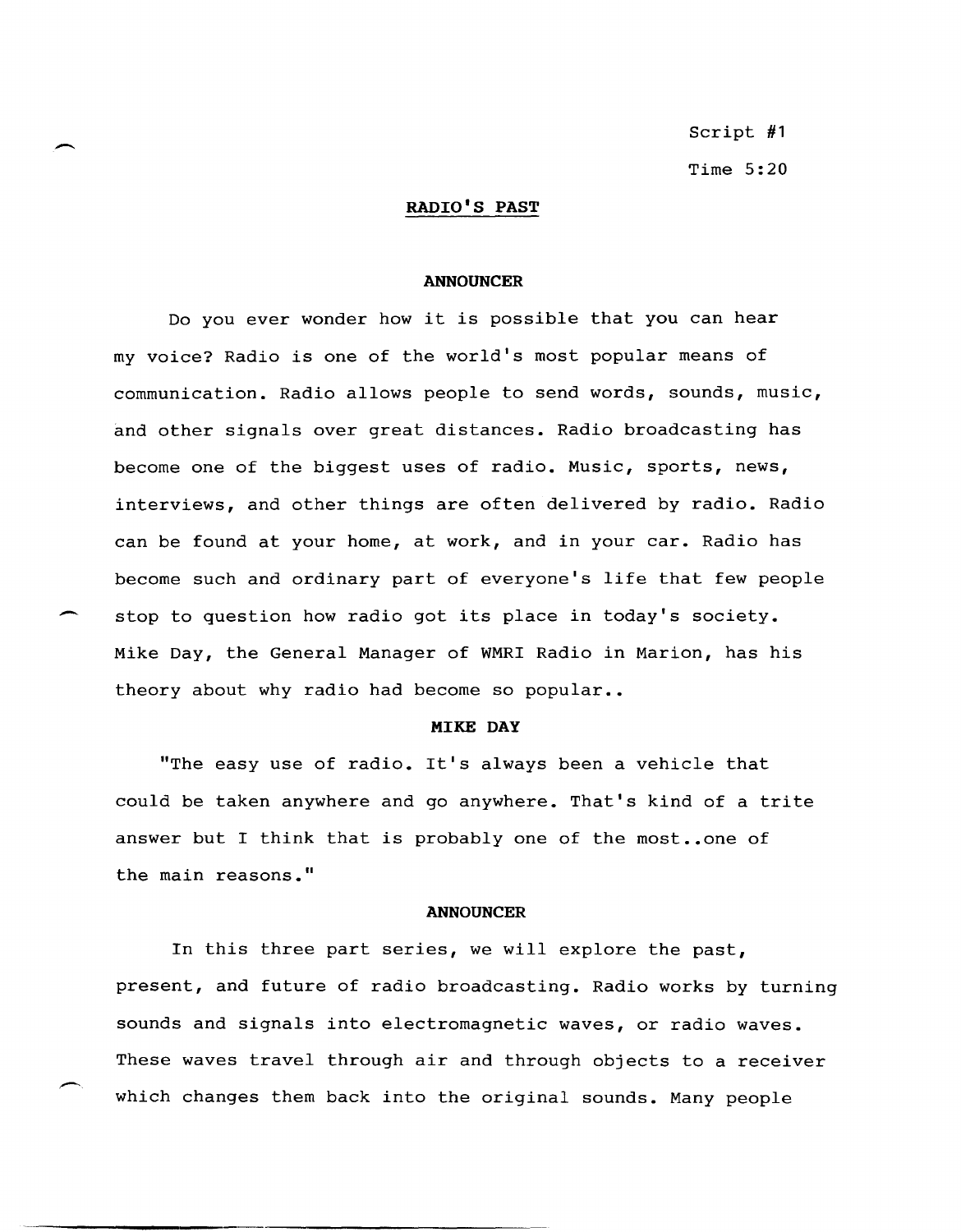have contributed to the creation and development of radio, but Guglielmo Marconi is often considered the father of radio. In 1895, he became the first person to send radio communication signals. Marconi offered his radio service as a means to track and communicate with ships at sea. In 1906, Reginald Fessenden became the first person to send his voice by radio. Radio quickly became a means for communication between pilots, the police, and military personnel. It would be several years before radio would become an accepted means of entertainment.

Radio broadcasting for entertainment started out as an experimental idea. No one knew that it would catch on and become so popular. There is some confusion as to what the first commercial radio station was. Some people consider station WWJ in Detroit as the first radio station. It began regular broadcasting on August 20,1920. Others claim Pittsburgh's KDKA as the first radio station. It grew out of an experimental station that began in 1916. Regardless of which was the first station, it was evident that radio broadcasting was a hit. Stations soon sprang up all around the United States.

The federal government played a role in the development of radio broadcasting. The Radio Act of 1927, provided for a Federal Radio Commission with the authority to license stations, assign them frequencies, and regulate their power output. They were the policemen of the airwaves. The Radio Act also stated several concepts for the American system of broadcasting. Two of them were very important. One stated that the stations must operate in the public interest, convenience, and necessity.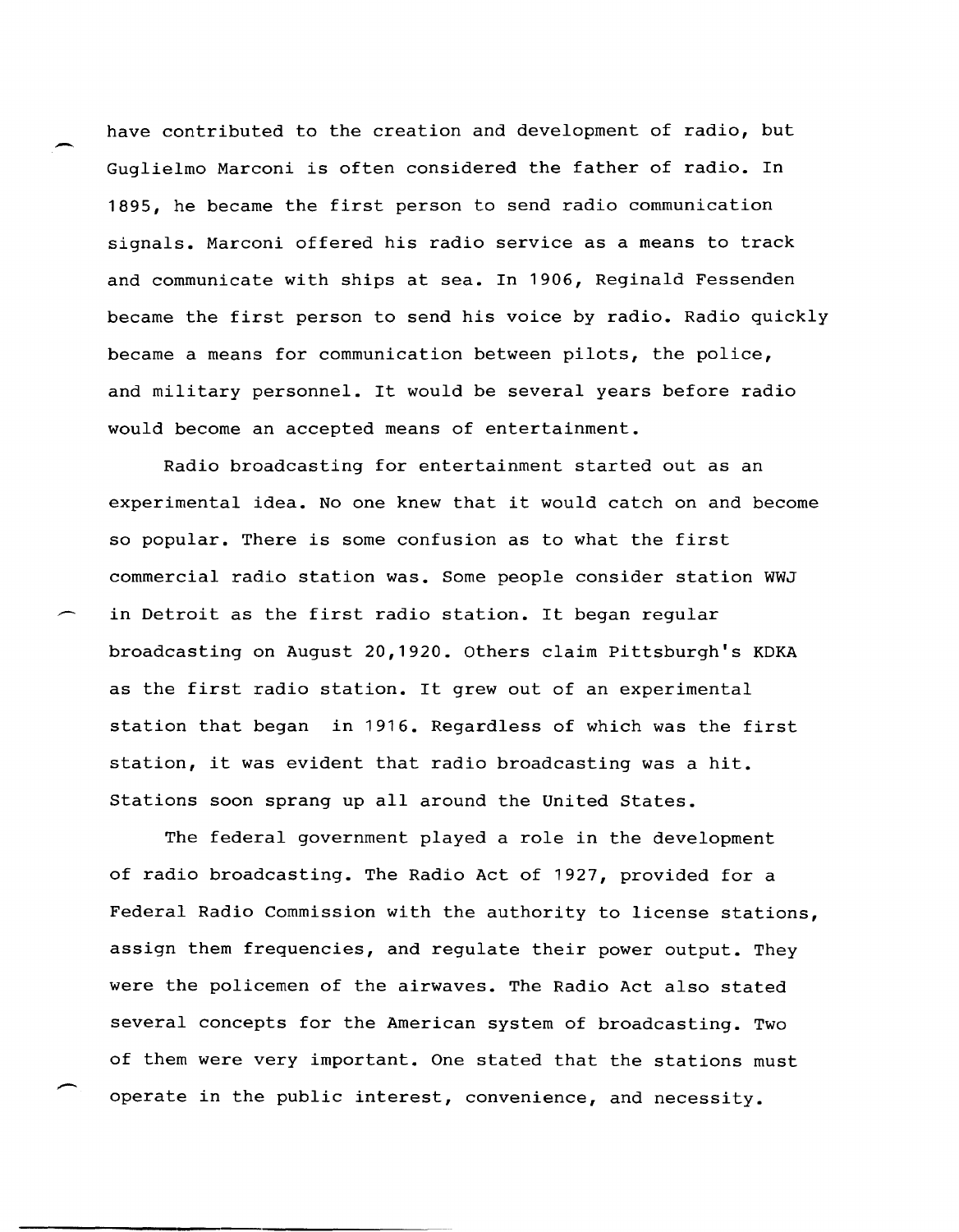The other concept was that the station did not own their frequency because the air belonged to all of the people.

The Golden Age of radio broadcasting began about 1925 and ended in the 1950's when television became popular. During this time, radio became a major source of family entertainment. Every night, families would gather around their home's radio to listen to comedies, adventures, music, and other forms of entertainment. Children came home from school to find programming designed to entertain them. Women listened to programs in the afternoon called soap operas because they were often sponsored by soap companies. Many famous comedians first made a name for themselves during this period of radio's history. The programs developed during this period are legendary. Some radio newscasters became almost as famous as the top entertainers. Millions of Americans would turn in to listen to the news updates of how World War II was progressing. From 1933 to 1945, President Franklin Delano Roosevelt used the radio to broadcast informal talks with the people of the country. Radio was a magical and wonderful device which brought people together to spend time with each other enjoying the many wonderful programs that radio had to offer. Mike Day feels that we will never again see a time when families come together to enjoy the programming offered by radio.

## **MIKE** DAY

"I don't think so. I don't think whole families gather around anything for..they spend fifteen minutes for Thanksgiving dinner..and I don't think your going to see that you know."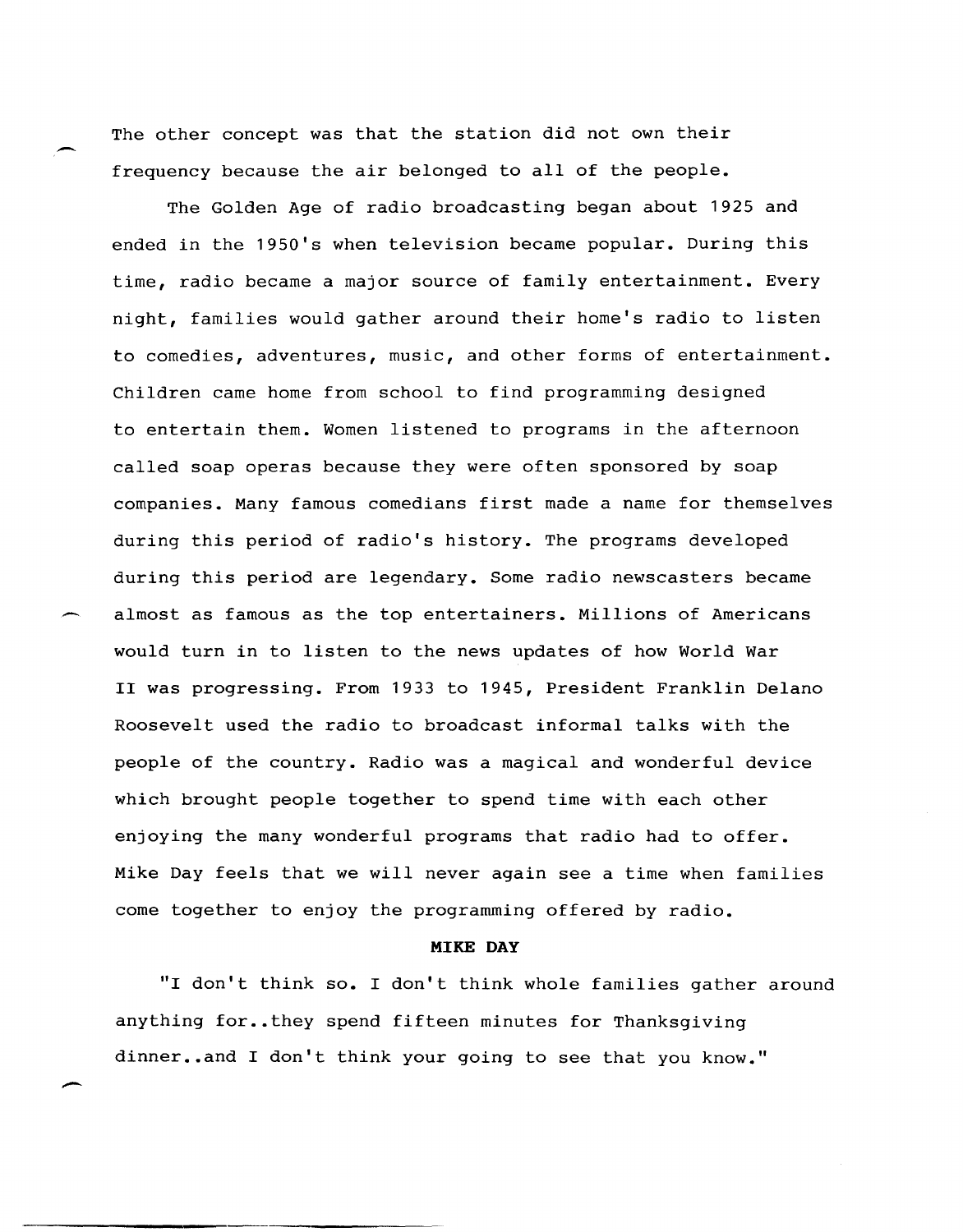# **ANNOUNCER**

In part two of this series we will look at the changes in radio broadcasting since the 1950 downfall due to the introduction of television.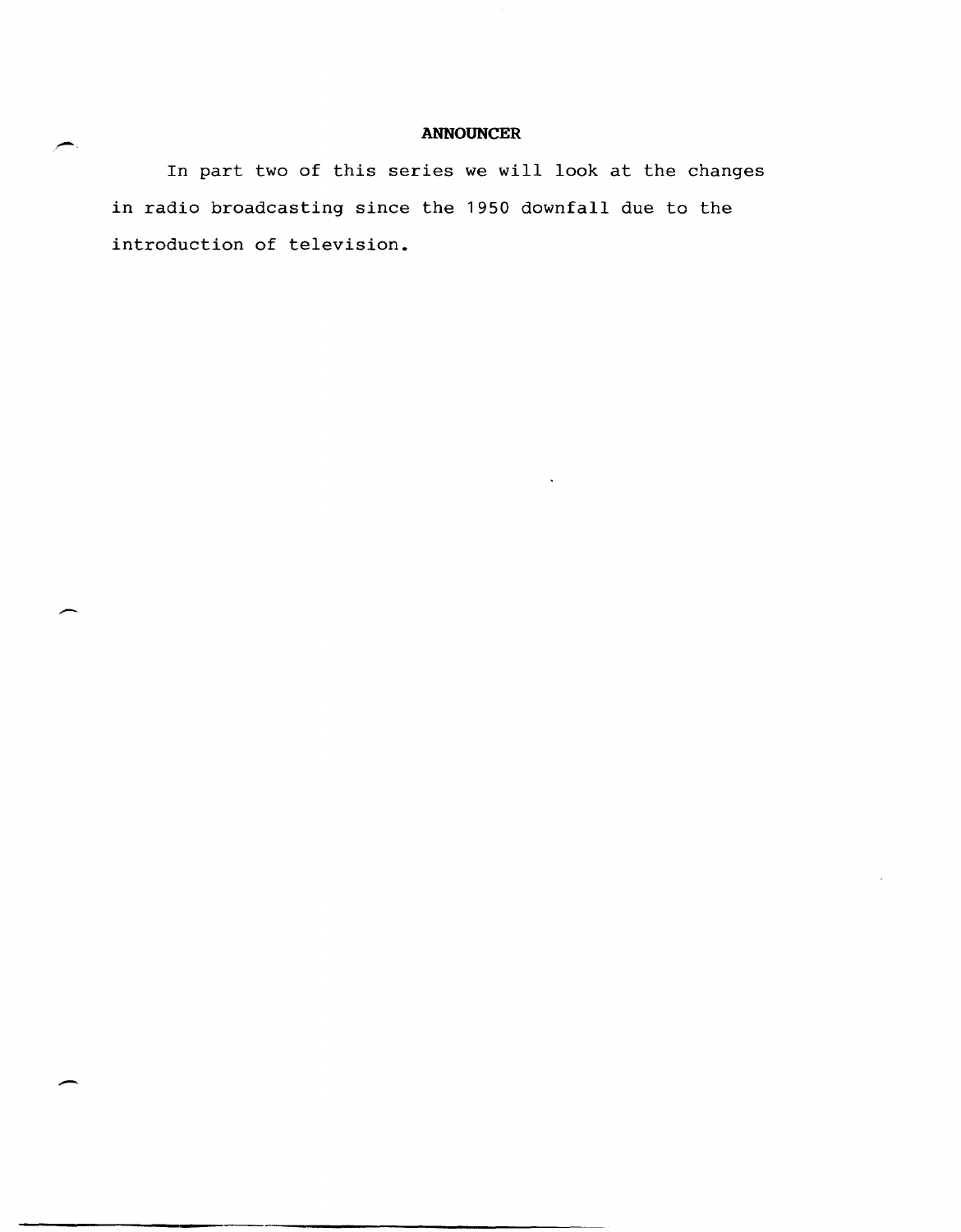Script #2 Time 4:35

**RADIO'S PRESENT** 

-

#### **ANNOUNCER**

Thank you for joining us for part two of our look at the past, present , and future of radio broadcasting. In this episode, we will look at how radio broadcasting was transformed after 1950, the beginning of television broadcasting.

As early as 1948, television began to rob radio of its audience. Major advertisers began to jump to the new medium of television. With them went the stars. As their ratings on the radio began to decline, the major radio performers switched to television or quit performing altogether. By the middle of the decade, many people considered network radio dead. This was the prime time, big budget, radio that had been so popular only a decade ago. Stan Sollars, a professor of telecommunications at Ball state University, explains that this was a rough time for radio stations to go through.

#### **STAN SOLLARS**

"The advertising dollars went. Mass general advertising dollars went from radio to television. And so when that happened, radio became more local that it ever had been. They were making money from the radio networks. They made a lot less money from the radio networks. 1956 was the year of living dangerously for radio. That was the worst year in terms of average finances for radio. You can't say in terms of raw dollars, but in terms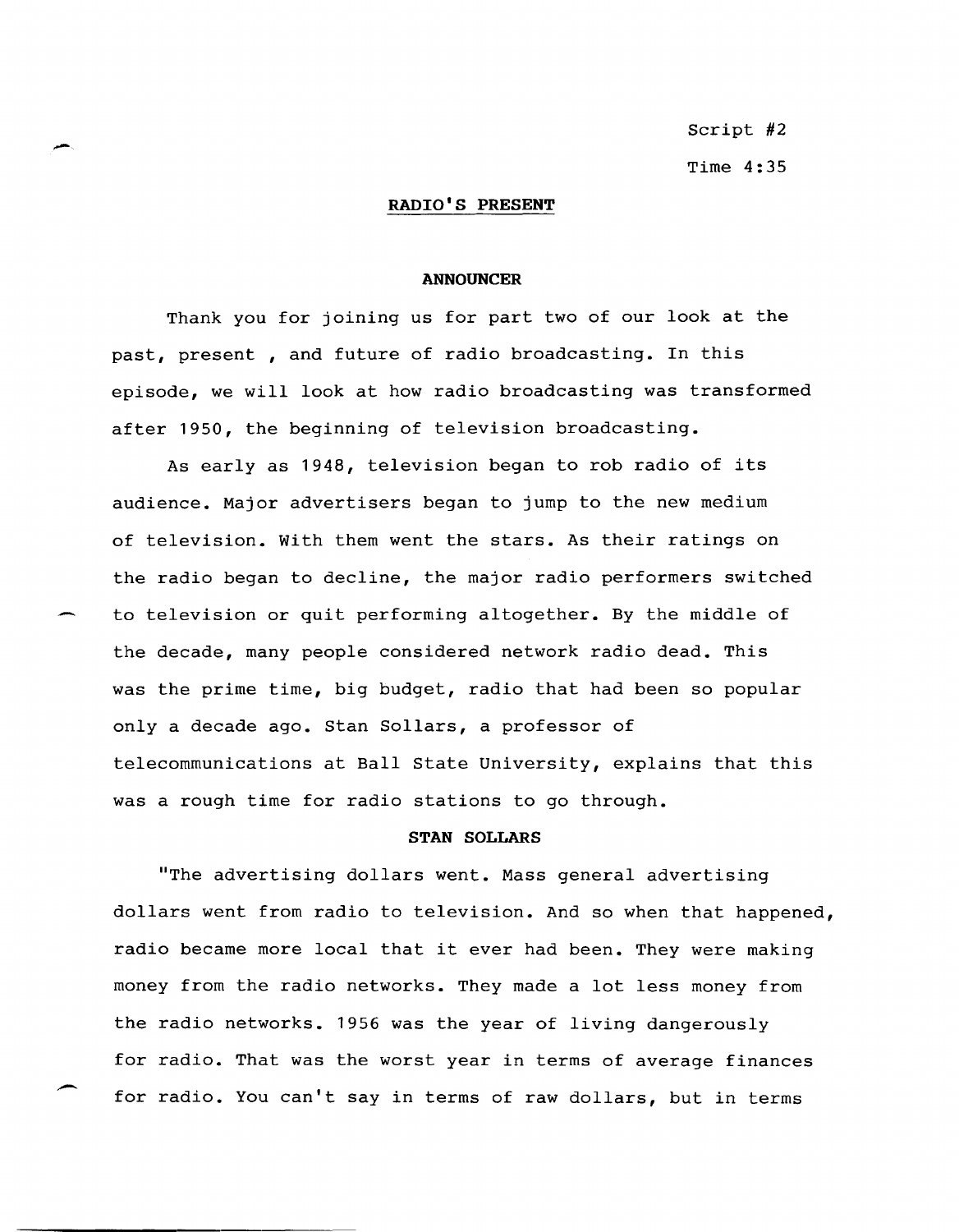of, if you will, per station income dollars. I guess we could say that, 56, the year I was born, was the worst year for radio."

## **ANNOUNCER**

Some thought radio broadcasting would become an unimportant communication tool with little or no audience. Radio had to reshape its image or face extinction. Slowly, radio began to change its format to give it a new audience. Each station began to rebuild itself to try and create a loyal audience. The solution was something called "formula radio."

Formula radio was radio that had different formats. Each station had a different type of music or programming that it broadcast all of the time. The first of the formulas was Top 40. The stations only broadcast the top 40 hits, records or songs that were reported in Billboard magazine's weekly chart. Soon, other formulas were created. Stations broadcast music types like rock and roll, country, and adult contemporary. Some stations switched to an all talk format. This allowed the host to talk with the listeners on-air by the phone. Other stations switched to an all news format. This was successful because it allowed for the thorough coverage of a news event or topics. The first of this type of programming was started in 1975. Through the use of these formulas, radio was able to continue growing and was still considered an important communication medium.

Another important development which helped radio begin some of its success was the increased popularity of FM radio.

-.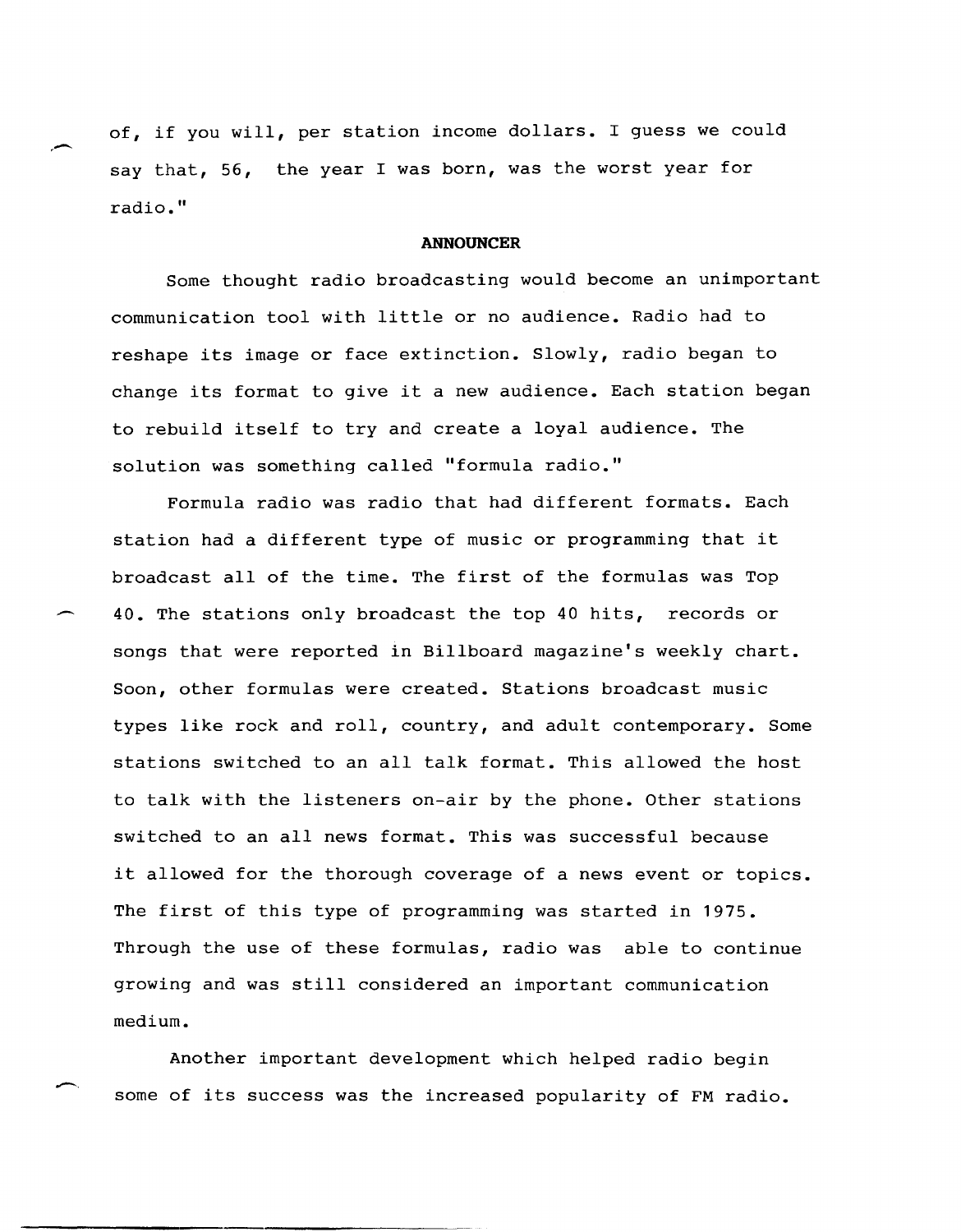FM radio had a better sound quality than AM radio. It soon passed AM radio in popularity. Mike Day talks about his reaction to the creation of FM radio.

:-

--

 $\overline{\phantom{a}}$ 

# **MIKE DAY**

"FM? We put on one of the first FM stations in Louisville. I remember the adapters you would put on the AM radios so that you could have an FM tuner because the car radio only had AM in it. So a lot of us went out and bought these adapters to pick up FM stations, and FMs were simply a hobby."

### **ANNOUNCER**

Stereo broadcasting also increased the success of radio. The new stereo sound was much better than the old monophonic version. The music coming out of the radio now sounded almost like it was being performed live for the listener. Sales of radio receivers increased dramatically due to these improvements in the quality of the sound of radio broadcasting.

Today, radio is one of our nation's most important industries. Stations provide jobs for thousands of workers across the country. Businesses use the radio advertising to sell their products to the listeners. The music that the DJs play on the air help to influence the sales of albums in record stores. Radio broadcasting has an irreplaceable spot in today's society. In part three of our series we will look at the potential future for radio broadcasting. We will also look at several new innovations in both the sending and the receiving of radio signals, and we will discuss some of the new technology that will be available to radio listeners in the near future.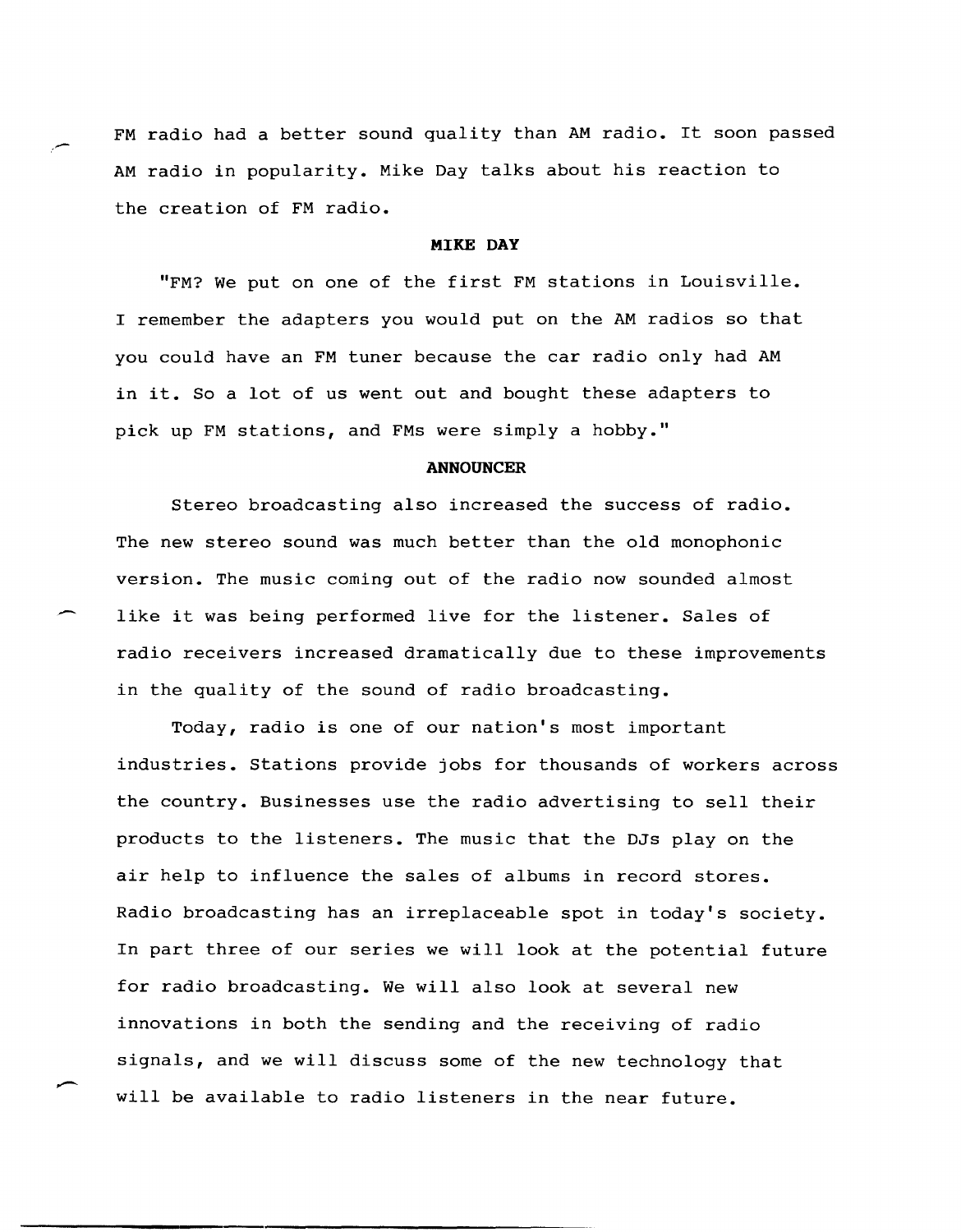Script #3 Time 6:00

## **RADIO I S FUTURE**

#### **ANNOUNCER**

Thank you for joining us for our third and final part of our look at the past, present, and future of radio broadcasting. So far we have looked at the creation and development of radio broadcasting. We have seen radio reach its highest point of success during the golden age of broadcasting. We have seen radio decline in popularity due to television, then regain its place as one of society's biggest industries. Now we will look at the potential future for radio broadcasting.

-.

-

It is unknown for sure what direction radio will travel in the next few years. Still, there are several ideas that are being considered for the future of radio broadcasting.

One of the first ideas for improving radio broadcasting is a system of sending digital audio. The signal would be broken up into a digital code at the point of broadcast. It would then be sent through the air to a receiver. At the receiver, the digital signal would then be reassembled. The advantage of this is that there would be no loss of sound quality. By reassembling the sound at the receiver, you would not lose any quality as it traveled through the air. This would eliminate any static or interference as you listened to the radio. Mike Day, the General Manager of WMRI radio in Marion, thinks digital broadcasting may make AM stations sound as good as FM stations.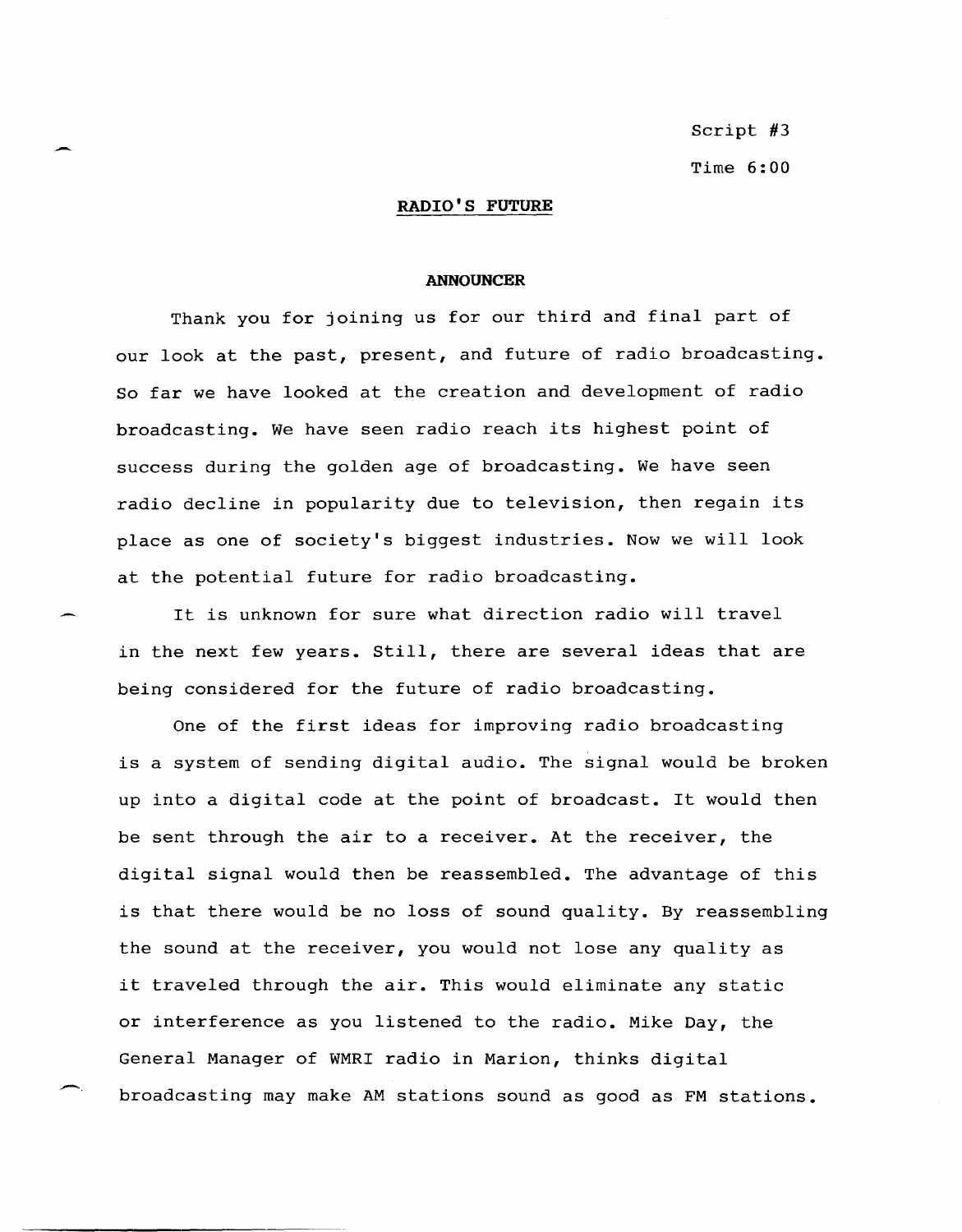#### **MIKE DAY**

"What I read and study on digital, if they all went digital then AM signals and FM signals may not be a whole lot different. Do they throw in the AMs and throw out the FMs? I don't know. That might be a cure for **it."** 

#### **ANNOUNCER**

Another idea is the creation of programming to be delivered by satellite to areas all over the world. Today this idea is already underway. Many programs are sent around the world to be broadcast in other countries The new idea is for the programs to be live in all of the countries at the exact same time. This will require international agreements regarding the frequencies, regulation of the content of the programming, licensing, and language of the programming. As you can see, there are several big areas that will need to be worked out before there can be global broadcasting of programming. Mike day feels that satellite programming has hurt the radio broadcasting industry.

#### **MIKE DAY**

"What it has done, it has taken away jobs from people who want to get into the industry. Taken away a great training ground at small stations. Today, even at Marion, Indiana, we have a real tough time hiring a competent announcer who can speak."

### **ANNOUNCER**

Another concept that will be put into development for radio broadcasting is the use of LED displays in the automobile or home. While you are listening to the radio broadcast, a little LED screen will be displaying messages to the listener. These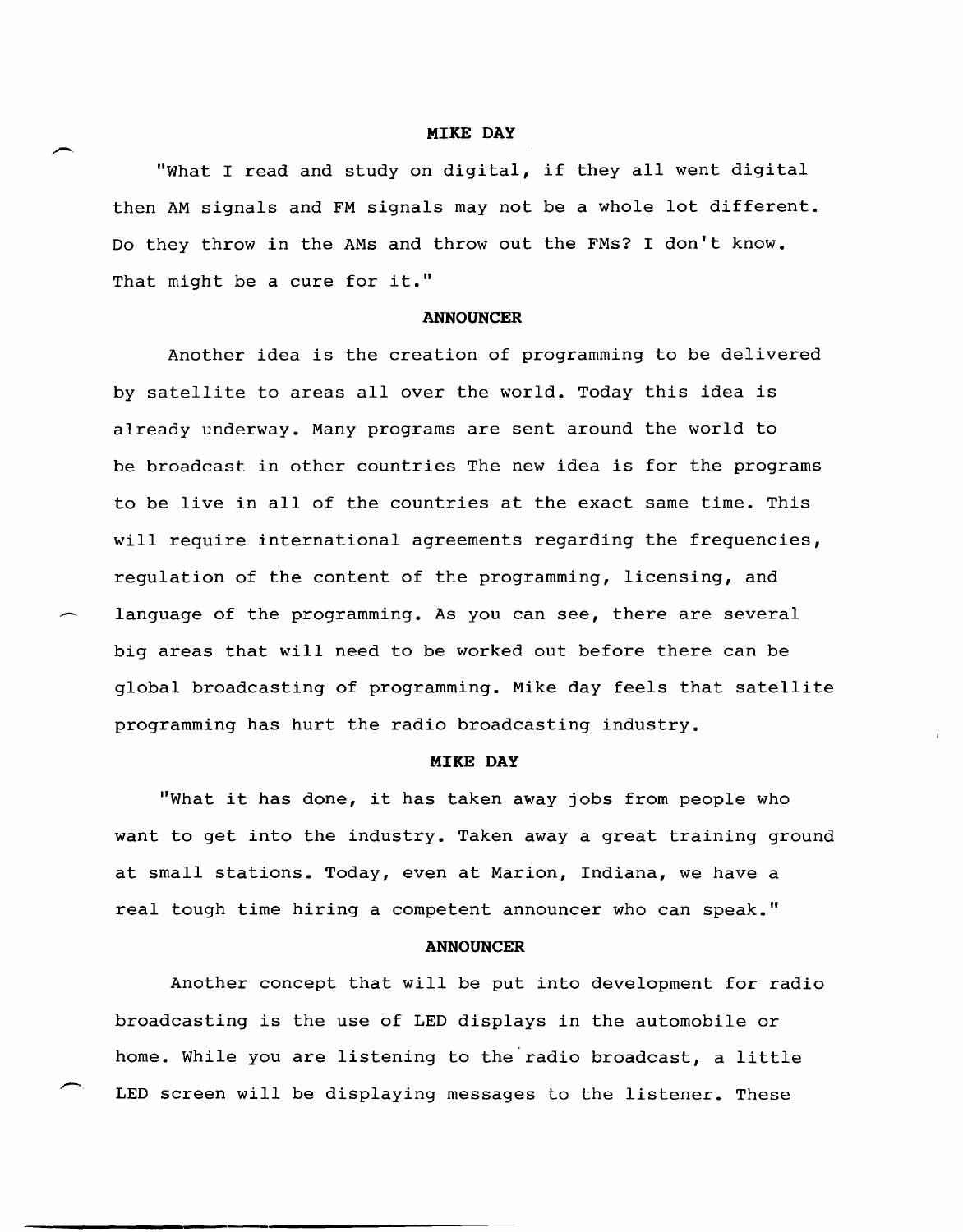messages could be news updates, or possibly advertising from the station, or the station's sponsors. Mike Day points out that LED displays already exist.

# MIKE DAY

"We've been doing that for four years at WMRI. We have radios with Delco that we have LED. We can give you messages. We can give you paging. We can give you weather information. We can give you information. In fact, we just got it shut down yesterday for some testing and for revamping it for some more information and putting some new chips in it. We've been doing this for years."

#### **ANNOUNCER**

One idea for radio broadcasting is to put a little satellite dish onto every automobile in the country. Then broadcasters will create a national network that everyone will be able to receive through their little dish. All of these people will be linked through this one network. The programming and advertising offered on this network would have a big influence on a majority of the countries' population. There would be few people in the country who would not be affected by the programming on this national satellite network.

No one knows for sure what radio's future will hold. stan Sollars, a professor of telecommunication at Ball State University, sees a good future for radio broadcasting.

# STAN SOLLARS

"I foresee for radio still a healthier future. You see, it's all communication. Communication means commonness. Having

-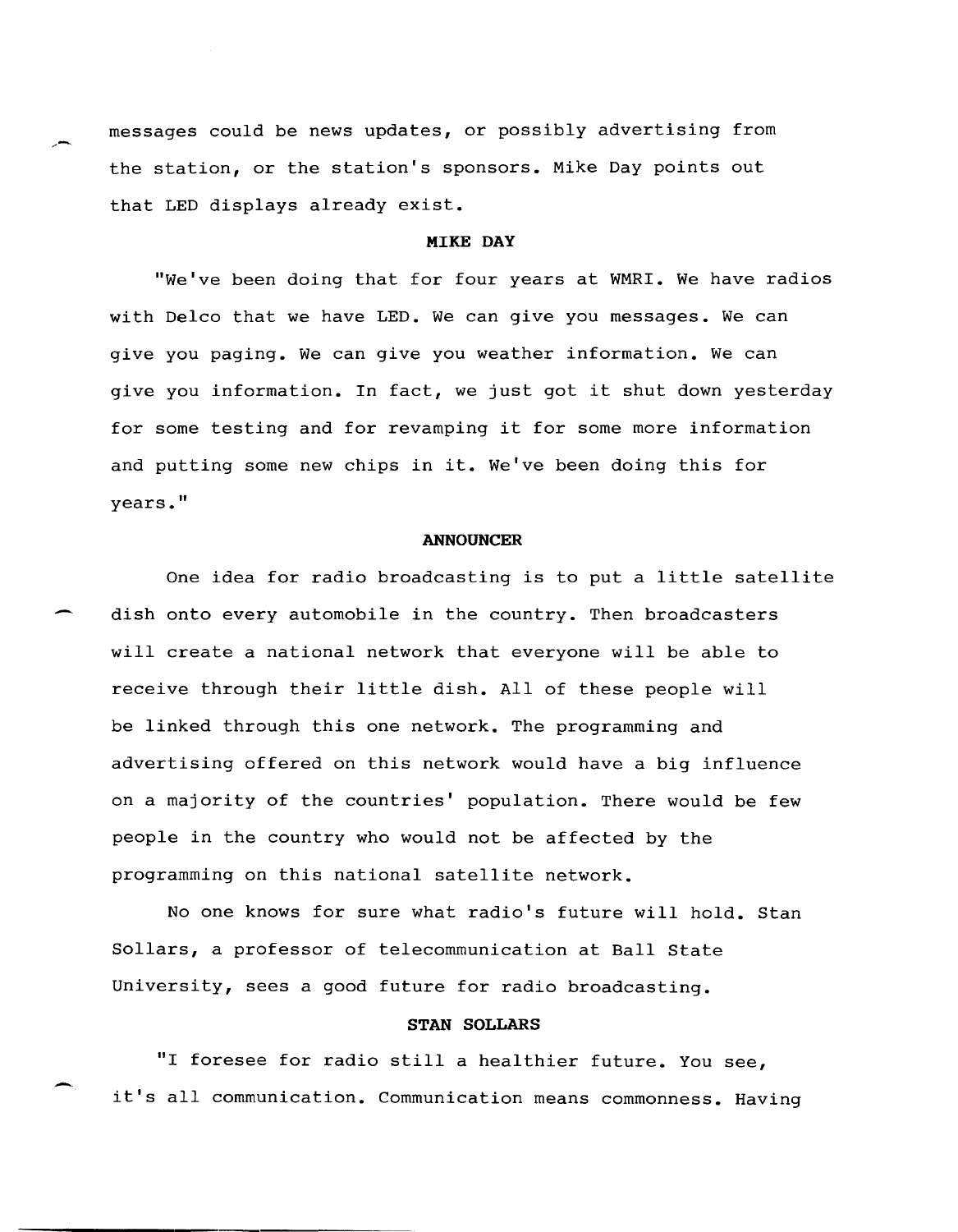something in common from the sender to the receiver. So, as long as we have something entertaining to say, and that means educational as well, conveyed by personalities who have something to say, and people want to hear it. Or even if they don't want to hear it, they might hear it and say 'yeah that's something I need to know.' So long as were doing that for people, whatever the medium, I think that radio as an industry will be  $OK$ ."

#### **ANNOUNCER**

One thing is certain, radio is here to stay. Radio plays a huge role in a person's everyday life. Radio broadcasting reaches into the home, the job, and the car. Everywhere you go, the airwaves are filled with the sounds of radio programming. No matter what shape or form radio may take on, it is evident that it will playa huge role in everyone's daily life, and radio will continue to put out an entertaining product for the listener. Thank you for joining us for our three part look at the past, present, and the future of radio broadcasting.

-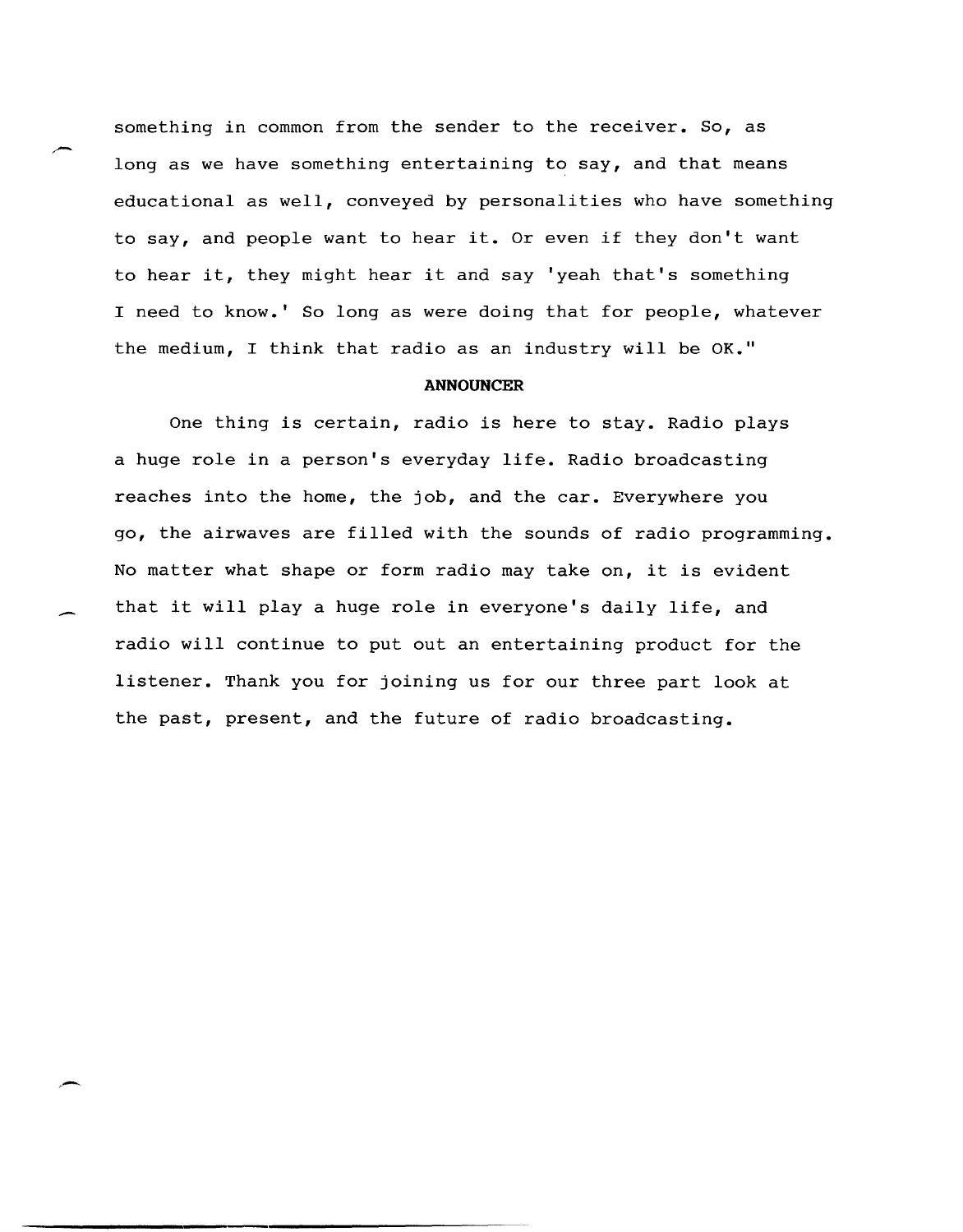For my senior thesis, I wanted to explore a topic that had a special meaning for me. Radio had been a huge part of my college life, and that seemed like a good idea to me. My involvement at the campus station, WCRD, has allowed me to see behind the scenes what goes into putting a radio station on the air. I realized that many people take for granted how a radio station works. It has become such an accepted part of everyday life, that few people question how radio got its place in today's society.

I decided the best way to do this would be to create a documentary on the past, present, and future of radio broadcasting. The amount of information that I would be researching would be so huge, that I decided to split my project into three parts. Each part would deal with one of the aspects of my thesis. I also wanted to interview people in the radio industry to get their views on radio's impact. Finally, once I had written and recorded my three parts, I wanted the final draft to be played on the air at WCRD.

The first step was to begin the research process of my thesis. I began to search the resources of the Ball state library to discover the past of radio. Once I had my information, I was able to begin writing my scripts and forming my questions to ask in my interviews.

I had some trouble finding some people to interview for my project. People in the radio industry are usually so busy, that it becomes difficult to schedule a time to speak with them.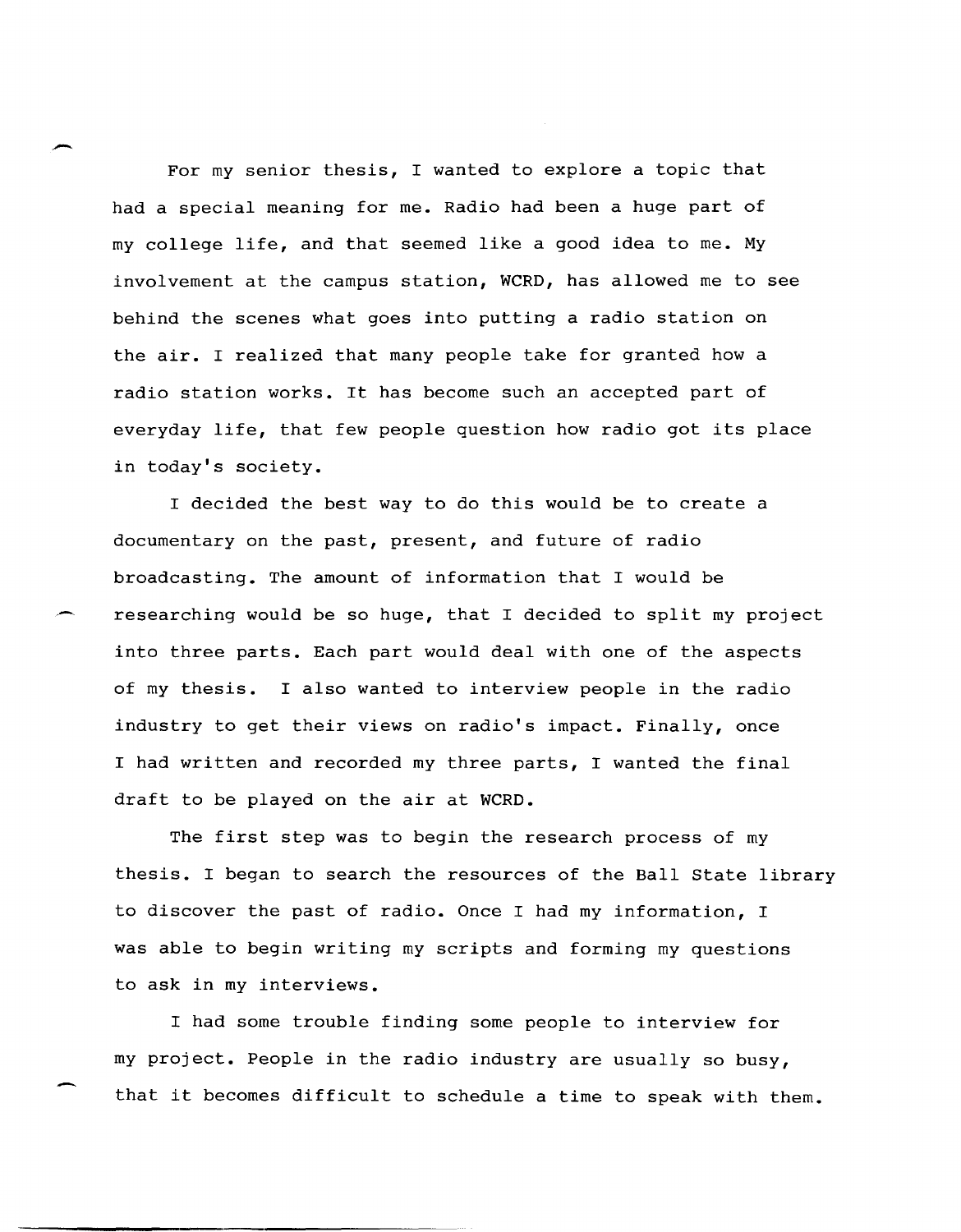I finally found two gentlemen who were willing to speak with me. Mike Day is the General Manager of WMRI radio in Marion. I drove to Marion one morning and spoke with him about the radio business. stan Sollars is a professor of telecommunications at Ball State University. He met with me one afternoon to talk about his views of the radio industry. Their interesting insights and opinions are what made this thesis entertaining.

Once I had the scripts written, and the interviews recorded, the final step was to put it all together. It took me about ten hours of lab time to record the three parts of my thesis and to make copies of it.

Finally, I got what I had wished for when I began my thesis. The three parts of my thesis were played on WCRD. On Sunday, April 26, I got to hear my thesis on the radio. This was a tremendous thrill for me since I put so much work into creating the project.

In all, I learned that radio has had a long and complex history. It has been to the top, and had that taken away from it. Today, radio has carved its own unique place into today's society. It is unknown what the future will hold for radio. One thing is for certain, radio will continue to have a huge impact for millions of people.

---------------------------------------------------